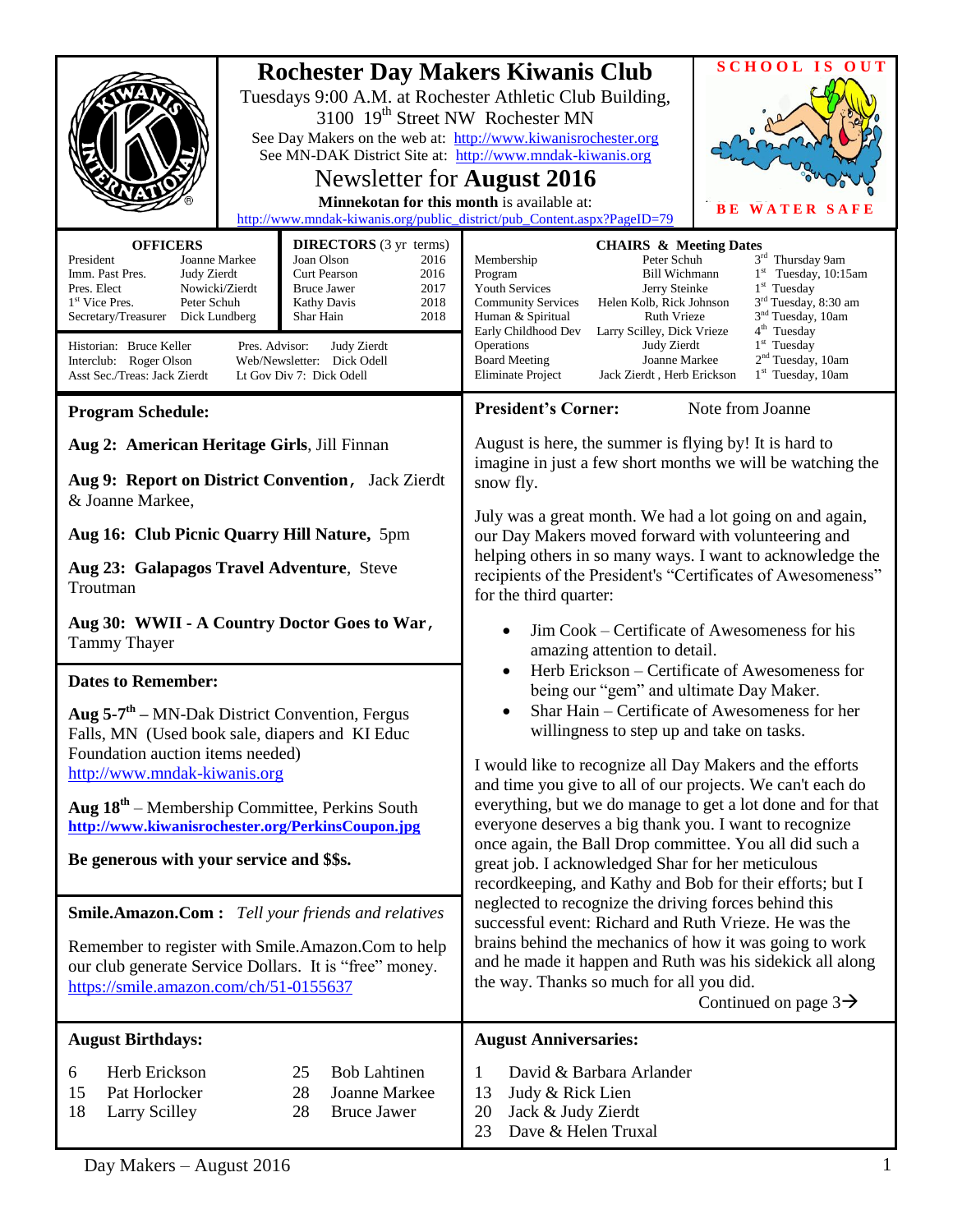## **Secretary/Treasurer's Report – 07/12/16:**

| <b>Bank Balance - 6/30/2016:</b> | \$15,718.87            |
|----------------------------------|------------------------|
| <b>Bike Repair:</b>              | 78.66<br>$\mathcal{S}$ |
| <b>Charitable Account</b>        | \$2,976.42             |
| <b>Administrative Account:</b>   | \$6,137.91             |
| Service Account:                 | \$6,525.88             |

**Members on Leave:** Don Cain, John Griffith, Judy Lien, Bob Mayhew, Connie Mayhew, Jim Morton, Mike Siverling, Al Southwick

**June Service Hour Statistics:** 1,149 hours by 48 members, 66% Participation.

## **June 2016 Board Meeting Summary**

The Site Search Committee updated the board on its progress: Hadley Creek Golf is a possibility, but needs further investigation. We will look at Peace Church again in August. No further information on 125 Live. Kathy Davis will investigate Elks Club, since new outside management will be taking over soon. Assembly of God Church has been ruled out.

Reading Oasis at Gage School: Don't know when materials will arrive. Funding is not complete.

Golf Drop Raffle Fund Raiser: Jim Schwinghammer, Richard Vrieze, and Jack Zierdt will look at changes for next year: Looking at different time/day, moving to more visible location, printing fewer tickets.

Boys & Girls Club: Kathy Davis and Shar Hain will meet with Drew to set up program for the new school year.

The board approved a motion that the dollars budgeted for the District and International Conventions will be equally divided among those club members attending that are not reimbursed by the district. If there are two members in the same family, only one member will be reimbursed.

The Membership Committee is following up on inactive members behind on their dues.

Food for Kids: 2017 date is April 1, with a Goal of 100,000 meals. \$15,000 in funding is needed. A proposal for our clubs involvement and commitment will be brought to the August board meeting.

The board kicked around the idea of combining into one event, the Annual Club Birthday Party and the Annual Picnic in future years. This year's picnic is on August 16, 5:00 pm at Quarry Hill Nature Center. Continued Next Column  $\rightarrow$ 

**Secy Report:** (Continued)

## **COMMITTEE REPORTS**

**Community Service-** We have a clipboard issue at our meetings. We need more space for clipboards in order for members to sign up for meeting duties and service projects.

**Early Childhood Development-** We are looking forward to working on the Reading Oasis at Gage. Reading program for our district was discussed.

**Membership-** Herb Erickson volunteered to follow-up on at risk members.

**Public Relations-** We are attempting to get an article in the Post-Bulletin on our club and its service projects.

**Youth Services-** Committee is currently without a chairperson.

## **Richard Lundberg,** Secy/Treasurer

**President's Corner:** (Continued from page 1)

We have the District Convention coming up this week, August 5-7. I am happy we have such a great contingent going: Shar Hain, Dick Odell, Roger and Joan Olson, me, Bob Nowicki, Jack and Judy Zierdt. Shar and I are the 'newbies' and look forward to experiencing and learning a lot! (I'm not sure we will take part in the Karaoke, though.)

A big thank you to the Program Committee for putting on a nice 'birthday party'; special thanks to Darlene Brandt for securing Gramercy; Jim Cook for organizing; Jean Dunn, Helen Kolb, and Carolyn Heyne for their service, and anyone else involved in making it happen. Remember we have our Annual Picnic scheduled for August 16 at Quarry Hill. Be sure to sign up for this fun outing.

Thought for the month:

 Don't think too much, you will create a problem that wasn't event there in the first place!

**Joanne**